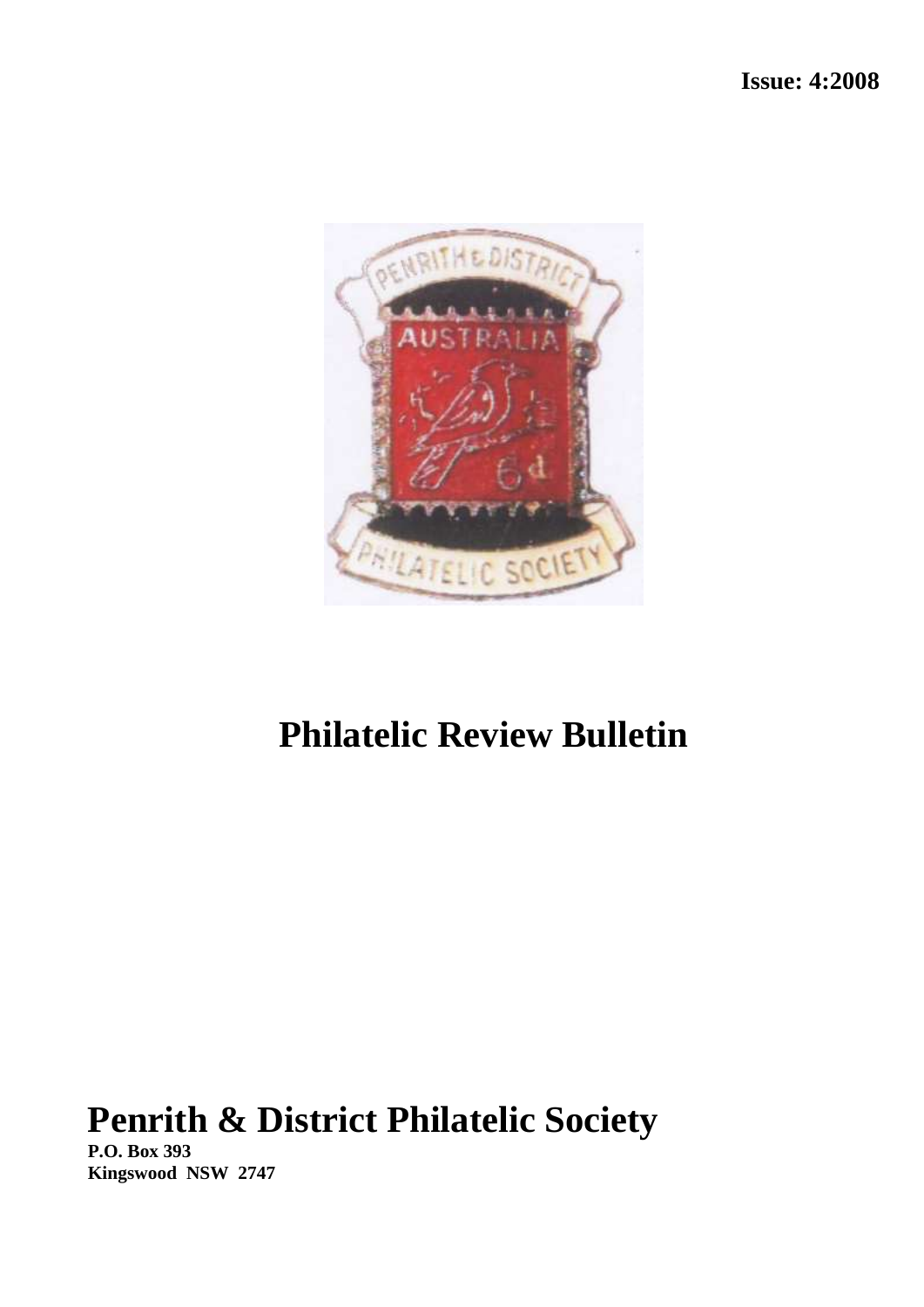This bulletin is protected by copyright. Apart from any fair dealing for the purpose of private study, research or review, as permitted under the Copyright Act, no part may be reproduced by any process without written permission. Inquiries concerning publication, translation or recording rights should be address to the Penrith & District Philatelic Society

Produced in Australia by

Penrith & District Philatelic Society P.O. Box 169 Penrith NSW 2750

Edited Uwe Krüger President [uwe.kruger@oft.commerce.nsw.gov.au](mailto:uwe.kruger@oft.commerce.nsw.gov.au) [kruger.uwe@gmail.com](mailto:kruger.uwe@gmail.com)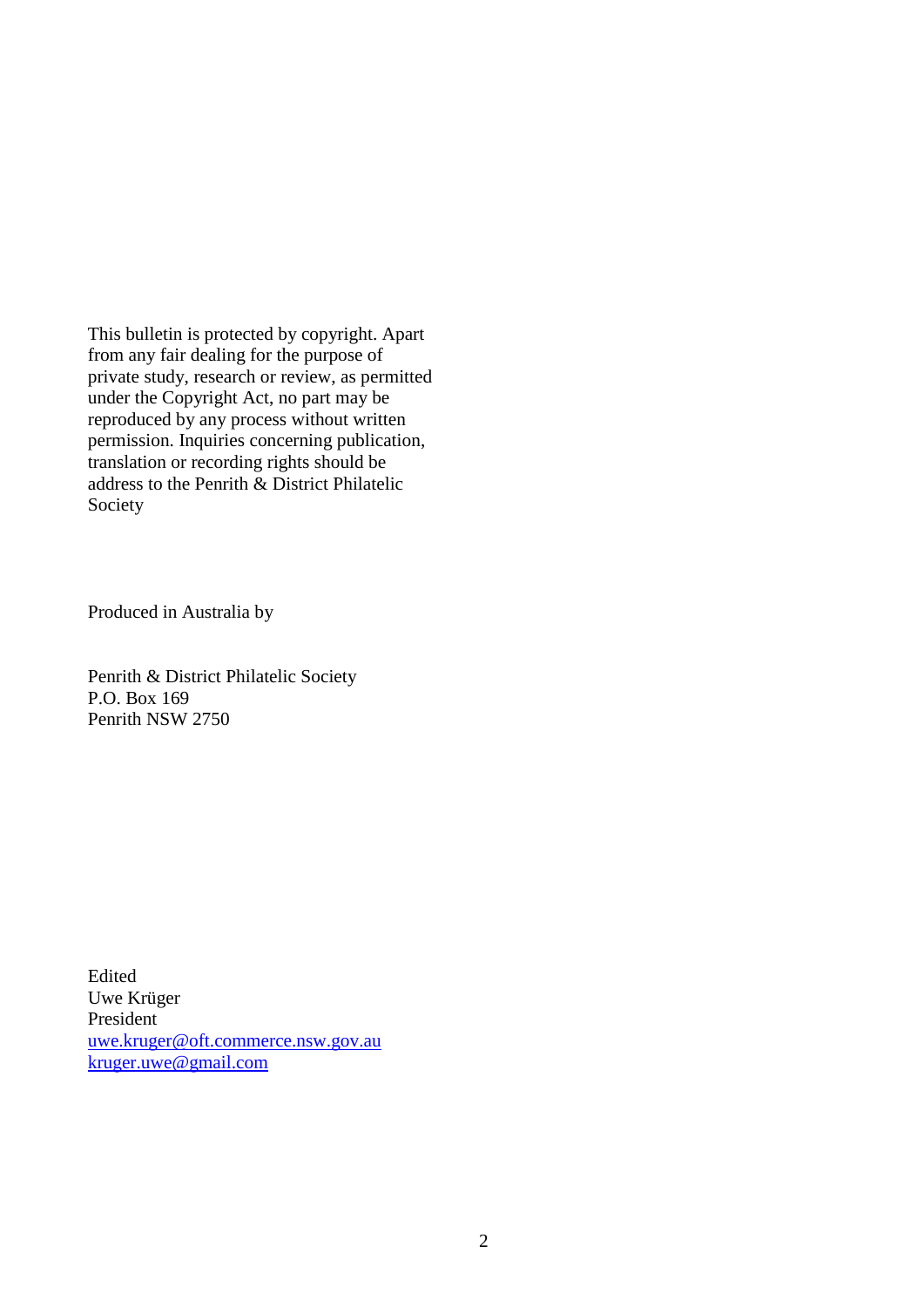#### **Dear members and collectors,**

The contents of this bulletin aims at informing members of pending auctions, stamps issues and other calendar items relevant to our hobby.

As things go, there will be room for errors but I hope I can keep those to a minimum. The editor

#### **Contents**

| ACB Action Food Marts - Western Australia 7 |  |
|---------------------------------------------|--|
|                                             |  |
|                                             |  |
|                                             |  |
|                                             |  |
|                                             |  |
| Adelaide City Carrying Co. Pty. Ltd 10      |  |
|                                             |  |
|                                             |  |
|                                             |  |
|                                             |  |
|                                             |  |

# <span id="page-2-0"></span>**Meetings**

Start: 8:00 pm; first Thursday in the month (except January)

CWA Rooms, Baby Health Centre, Tindale Street, Penrith

| <b>Date</b>      | <b>Activity</b>             |
|------------------|-----------------------------|
| 5 June 2008      | Election                    |
| 3 July 2008      | <b>Exhibition</b> ; Trading |
|                  | <b>Club Pack Auction</b>    |
| 7 August 2008    | <b>Exhibition</b> ; Trading |
| 4 September 2008 | <b>Exhibition</b> ; Trading |
|                  | PHILAS Display              |
| 2 October 2008   | Exhibition, Trading         |
| 6 November 2008  | <b>Exhibition</b> ; Trading |
|                  | <b>Club Pack Auction</b>    |
| 4 December 2008  | <b>Exhibition</b> ; Trading |
| 5 February 2009  | <b>Exhibition</b> ; Trading |
| 5 March 2009     | Exhibition; Trading         |
| 2 April 2009     | <b>Exhibition</b> ; Trading |

# <span id="page-2-1"></span>**References**

- Australia Post
- The Australasian Stamp Catalogue
- The Australian Commonwealth Specialists' Catalogue 44<sup>th</sup> edition
- Comprehensive Colour Catalogue of Australian Stamps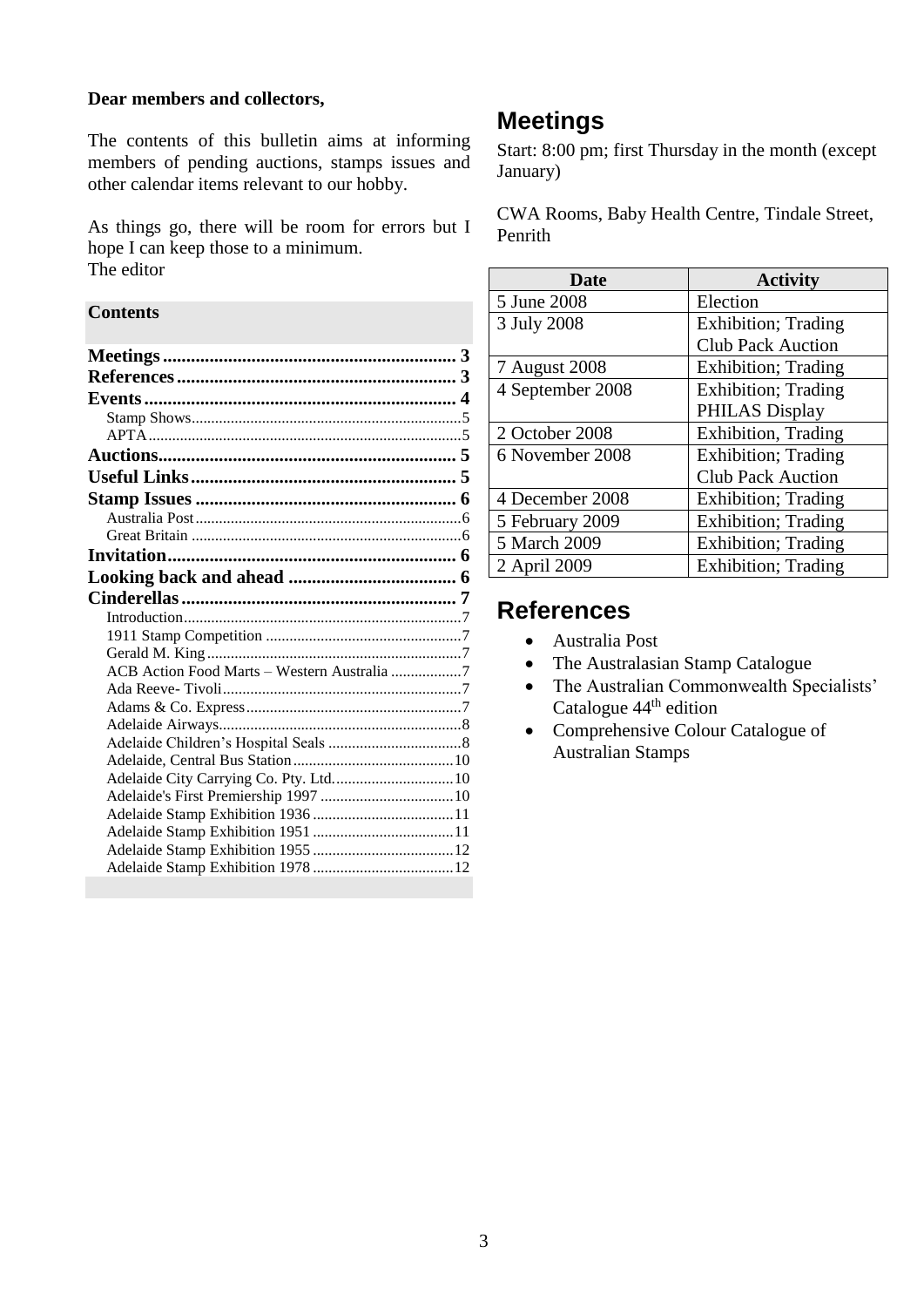# <span id="page-3-0"></span>**Events**

| <b>Where</b>                                                                                                                                            | When                                                                      | <b>Contact</b>                                                                              |
|---------------------------------------------------------------------------------------------------------------------------------------------------------|---------------------------------------------------------------------------|---------------------------------------------------------------------------------------------|
| Katoomba:<br>Katoomba Masonic Centre<br>Civic Centre, Station Street                                                                                    | 1 <sup>st</sup> Saturday<br>$10:00am - 4:00pm$                            | Tel: (02) 9418 9044                                                                         |
| <b>Brookvale:</b><br>Manly-Warringah Leagues Club<br>Unlicenced Premises (first floor<br>Carpark Building), corner Federal<br>Parade / Pittwater Road   | 1 <sup>st</sup> Saturday (except January)<br>10:00am - 4:00pm             | Tel: (02) 9977 4076                                                                         |
| Orange:<br>Quinn's Arcade, Summer Street                                                                                                                | 1 <sup>st</sup> Saturday (except January)<br>$9:00am - 4:00pm$            | Orange Coin & Stamp Club,<br>P.O Box 324, Orange, 2800<br>Tel: Norm Binns<br>(02) 6362 3754 |
| Tuncurry:<br>Tuncurry-Forster TAFE College,<br><b>Taree Street</b>                                                                                      | 1 <sup>st</sup> Saturday (February to November)<br>$9:00am - 12:00noon$   | Great Lakes Stamp Club, P.O.<br>Box 717, Forster, 2428                                      |
| Caringbah:<br>Stamp and Coin Collectors Fair, East<br>Coast City Church, 375 Kingsway<br>(Entrance fee: Gold Coin - all funds<br>donated to the church) | 1 <sup>st</sup> Saturday                                                  | Convener - Dave Ellis<br>Tel: (02) 9528 9011                                                |
| <b>West Tamworth:</b><br>St Paul's Hall, corner Church & Bridge<br><b>Streets</b>                                                                       | 1 <sup>st</sup> Saturday<br>$9:00am - 4:00pm$                             | Tamworth Philatelic Society,<br>P.O Box 678, Tamworth, 2340<br>Tel: (02) 6765 6914          |
| <b>Bankstown:</b><br>Masonic Hall, corner of Restwell<br><b>Street and Greenfields Street</b>                                                           | 1 <sup>st</sup> Sunday<br>$9:00am - 3:00pm$                               | Grahame Fudge:<br>Tel: (02) 4455 4011                                                       |
| <b>Corrimal:</b><br>Masonic Hall, 69 Railway Street                                                                                                     | 1 <sup>st</sup> Sunday<br>$10:00am - 4:00pm$                              |                                                                                             |
| <b>Brookvale:</b><br><b>Federal Parade Hall</b>                                                                                                         | 3rd Saturday (March, June, August &<br>November only)<br>10:00am - 4:00pm | Manly-Warringah Leagues Club<br>Stamp Club, 563 Pittwater Rd,<br>Brookvale, 2100            |
| <b>Wallsend:</b><br>Pioneer's Hall, Cowper Street                                                                                                       | 3rd Sunday<br>$10:00am - 4:00pm$                                          | Tel: (02) 4946 9121                                                                         |
| Epping:<br>Epping School of Dance Hall, 9<br><b>Oxford Street</b>                                                                                       | 4 <sup>th</sup> Sunday<br>$10:00am - 4:00pm$                              |                                                                                             |
| Croydon:<br>Imar Community Hall, 2A Fitzroy<br><b>Street</b>                                                                                            | Last Sunday<br>February, May, August & November<br>only; 9:30am - 3:00pm  | <b>NSW Postcard Collectors</b><br>Society, P.O Box 426, Newport,<br>2106                    |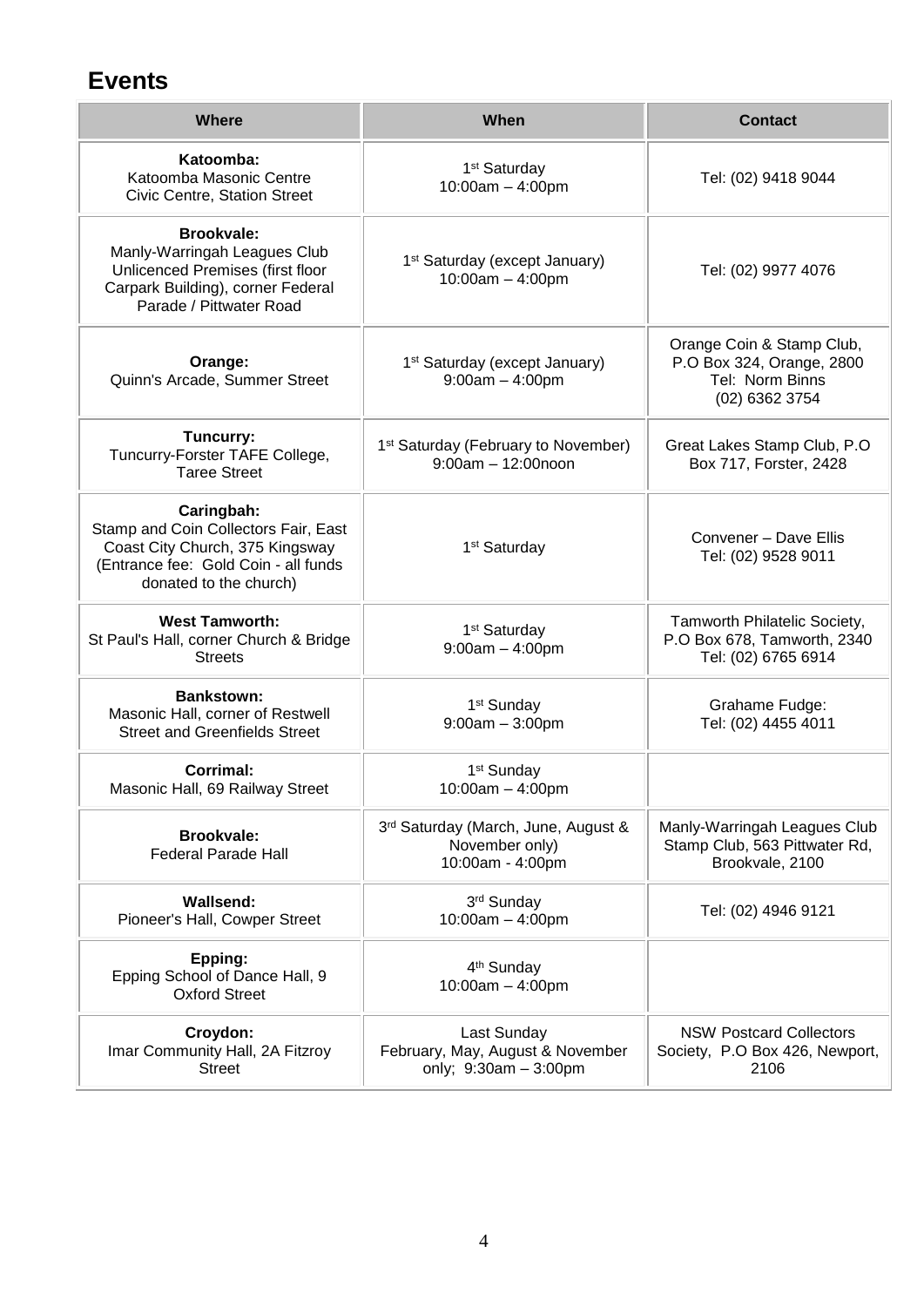### <span id="page-4-0"></span>*Stamp Shows*

17 & 18 May 2008 Wagga Wagga Stamp & Coin Fair Sturt PS Hall, White Avenue, Kooringal

#### 17 May 2008

Richmond Stamp Club Annual Stamp Fair St Monica's Church Hall, Cnr. Windsor & Bourke Streets, Richmond

# <span id="page-4-1"></span>*APTA*

#### **2008**

| Jun 29      | SCDAA Stamp & Coin Fair, Petersham<br>Town Hall               |
|-------------|---------------------------------------------------------------|
| Aug 8 - 10  | <b>ANDA Sydney show</b>                                       |
| Aug 31      | SCDAA Stamp & Coin Fair, Petersham<br>Town Hall               |
| Sep 13 - 14 | Northern Beaches Expo, Federal Parade<br>Hall, Brookvale NSW. |
| Nov 30      | SCDAA Stamp & Coin Fair, Petersham<br>Town Hall               |

#### **2009**

| May 31 | SCDAA Stamp & Coin Fair, Petersham Town<br>Hall |
|--------|-------------------------------------------------|
| Aug 30 | SCDAA Stamp & Coin Fair, Petersham Town<br>Hall |
| Nov 29 | SCDAA Stamp & Coin Fair, Petersham Town<br>Hal  |

# <span id="page-4-2"></span>**Auctions**

#### **ALLIANCE AUCTIONS (UK)**

[office@allianceauctions.com](mailto:office@allianceauctions.com)  Tel +44 1279 758854 Fax + 44 1279 758859

**CAVENDISH AUCTIONS (UK)** [stamps@cavendishphilauc.demon.co.uk](mailto:stamps@cavendishphilauc.demon.co.uk) 

**CHARLES LESKI AUCTIONS** 

[www.leski.com.au](http://www.leski.com.au/) 

**CRAIG CHAPPELL**  [craigchappell@bigpond.com.au](mailto:craigchappell@bigpond.com.au) 

### **EDLINS of CANBERRA**

[www.edlins.com.au](http://www.edlins.com.au/) 

**MILLENNIUM PHILATELIC AUCTIONS**  [www.millenniumauctions.com](http://www.millenniumauctions.com/)

#### **MOWBRAYS AUSTRALIA**

**Melbourne** [sgamelb@ozemail.com.au](mailto:sgamelb@ozemail.com.au)  **1st & 2nd February 2008 (over 2 days) 19th April 12th July**

**18th October**

**Sydney** [sgasydney@bigpond.com](mailto:sgasydney@bigpond.com)  **19th March 18th June 3rd September 3rd December**

**J.R. MOWBRAY PHILATELIST (NZ) JOHN MOWBRAY INTERNATIONAL**  [www.mowbrays.co.nz](http://www.mowbrays.co.nz/) 

#### **PREMIER POSTAL AUCTIONS**

[www.premierpostal.com](http://www.premierpostal.com/)  [david@premierpostal.com](mailto:david@premierpostal.com) 

#### **PRESTIGE PHILATELY**

[www.prestigephilately.com](http://www.prestigephilately.com/) **19th January 2008 1pm #133**

**STANLEY GIBBONS MELBOURNE** [sgamelb@ozemail.com.au](mailto:sgamelb@ozemail.com.au) 

#### **STANLEY GIBBONS SYDNEY** [sgasydney@bigpond.com](mailto:sgasydney@bigpond.com)

**STATUS INTERNATIONAL**  [auction@statusint.com](mailto:auction@statusint.com)

**21st CENTURY AUCTIONS** 

[www.21stcenturyauctions.com.au](http://www.21stcenturyauctions.com.au/)  [info@21centuryauctions.com.au](mailto:info@21centuryauctions.com.au) 

# <span id="page-4-3"></span>**Useful Links**

| <b>Name</b>                             | WEBSITE                                              |
|-----------------------------------------|------------------------------------------------------|
| A-One Stamps                            | www.aonestamps.com                                   |
| <b>APRL</b>                             | www.stamps.org                                       |
| <b>APS</b>                              | www.west.net                                         |
| Australian Philatelic<br>Federation     | www.apf.org.au                                       |
| Bilby Stamps &<br>Covers                | www.bilbystamps.com.au                               |
| <b>British Library</b><br>Philatelic    | www.portico.bi.uk Collection                         |
| <b>Burpengary Stamps</b>                | www.burstamp.com                                     |
| <b>CDDSTAMPS</b>                        | www.cdddstamps.vom                                   |
| <b>Collections Plus</b>                 | www.centurynova.com.au                               |
| County Philatelic                       | www.stampauctions.co.uk                              |
| <b>FIP</b>                              | $www.f-i-p.ch$                                       |
| French postal history                   | www.esil.univnirs.fr/Eleves/P98/incio/<br>index.html |
| <b>Ideal Solutions</b>                  | www.philately.com                                    |
| James Bendon                            | www.jamesbendon.com                                  |
| Kennedy Stamps P/L                      | www.kennedystamps.com.au                             |
| Kevin Morgan<br><b>Stamps and Coins</b> | www.kevinmorgan.com.au                               |
| Leonard Hartman<br>USA                  | www.pbbooks.com/index.html                           |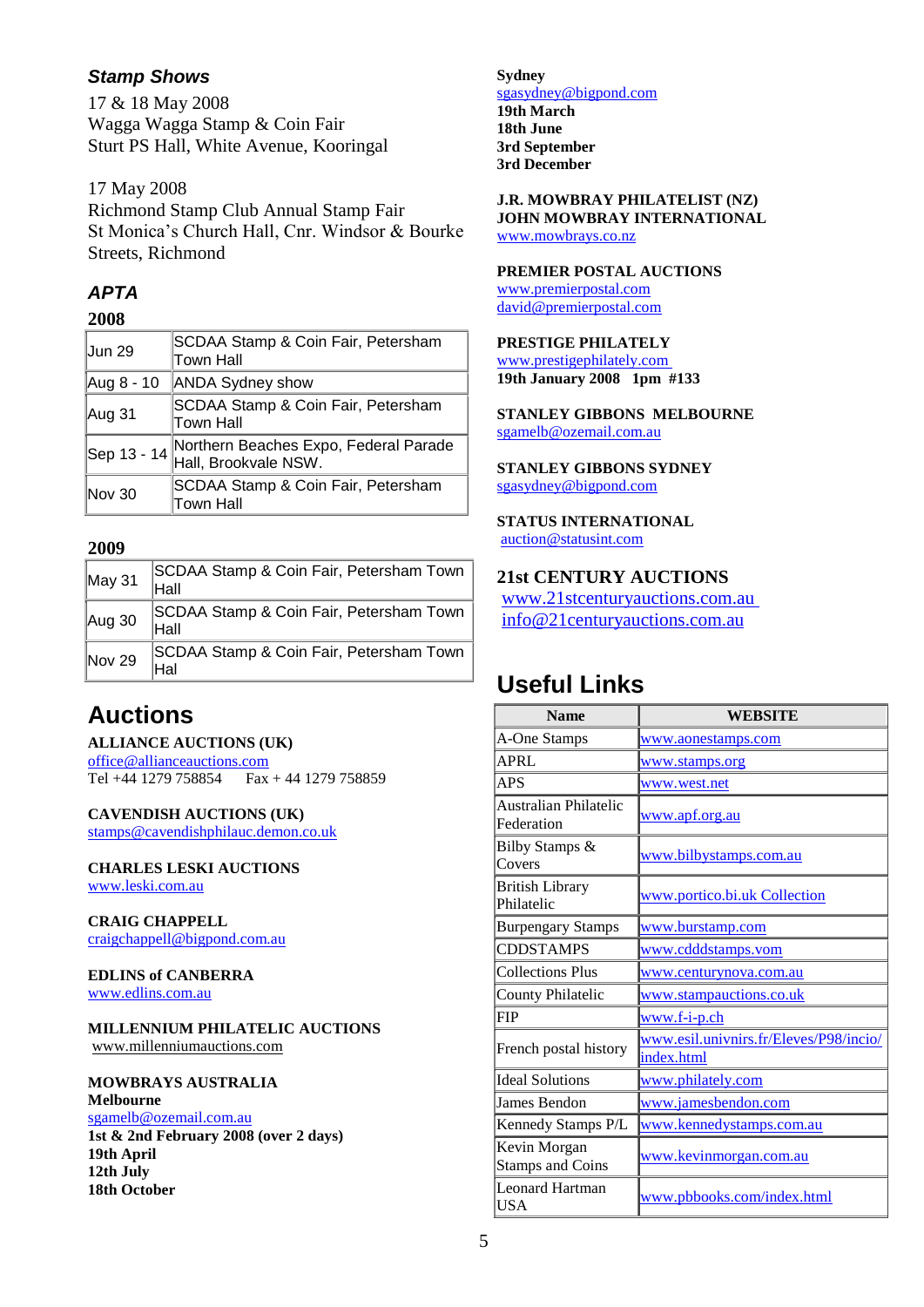| <b>Name</b>                                    | <b>WEBSITE</b>                    |
|------------------------------------------------|-----------------------------------|
| Malta Philatelic<br>Society                    | http://www.maltaphilately.org/    |
| Michael Eastick &<br><b>Associates PTY LTD</b> | www.michaelestick.com             |
| <b>NRG</b> Philatelics                         | www.nrgphilatelics.com            |
| Pacific Stamps                                 | www.pacificstamps.com.au          |
| <b>Phil Bansner</b>                            | www.philbansner.com               |
| Phillips                                       | www.phillips-auctions.com         |
| <b>Provincial Philatelics</b>                  | www.proyphil.demon.co.uk          |
| <b>Renniks Publications</b>                    | www.renniks.com                   |
| Royal Mail                                     | www.royalmail.co.uk               |
| Sotheby                                        | www.sothebys.com                  |
| <b>Stamp Shows</b>                             | www.stampshows.com/#international |
| Stamp World                                    | www.stampworld.com/index.html     |
| STAMPS4COLLECT<br><b>ORS</b>                   | www.stamps4collectors.net         |
| <b>Stanley Gibbons</b>                         | www.stangib.com                   |
| <b>Stanley Gibbons</b><br>Australia            | www.stanleygibbons.com            |
| <b>Status International</b>                    | ww.statusint.com                  |
| <b>Sydney Stamp Centre</b><br>(WCS)            | www.sydneystampcentre.com.au      |
| Webzine, NetStamp                              | www.netstamps.com                 |
| Yvert & Tellier                                | www.yvert-et-tellier.fr/          |

# <span id="page-5-0"></span>**Stamp Issues**

### <span id="page-5-1"></span>*Australia Post*

[www.auspost.com.au/philatelic/stamps/intro.asp](http://www.auspost.com.au/philatelic/stamps/intro.asp)

| 6.5.2008  | UP, Up and Away                  |
|-----------|----------------------------------|
|           | Strip of 4 x 50c gummed and peel |
|           | & stick                          |
| 10.6.2008 | Christmas Island                 |
|           | 3 x 50c; \$1.45, \$2.45          |
| 10.6.2008 | <b>Working Dogs</b>              |
|           | 5 x 50c gummed and peel & stick  |
| 24.6.2008 | Beijing Olympic Games            |
|           | 50c                              |
|           | For those with deep pockets: 13  |
|           | booklets @\$5: AFL souvenir      |
|           | sheetlet packs plus a prestige   |
|           | booklet (\$15.95)                |

## <span id="page-5-2"></span>*Great Britain*

<http://www.royalmail.com/portal/rm>

#### **2008 STAMP PROGRAMME**

This year is already looking good for stamps and collecting. From SOS and the RAF to Insects and the Olympics, here are the inspiring issues we've got lined up for 2008.

May - Cathedrals June - Classic Carry On and Hammer Films July - Airshows August - Olympics September - RAF Uniforms September - Country Definitives: 1958 – 2008 October - Women of Distinction November - Christmas 2008 November - Lest We Forget

# <span id="page-5-3"></span>**Invitation**

Dear guests and readers of this bulletin,

You are invited to join our club as stamp collecting has provided many of us with deep insights into past and present cultures of countries we may never visit. As a guest you may find the behaviour of existing members a bit overwhelming. Do not be afraid to ask questions. If you do, please do not be overwhelmed with the answer as you usually get more than you asked for. Some of us have been collecting stamps for such a long time that we have forgotten what it feels like to be a beginner.

Join in and enjoy a pastime that need not be expensive. If you have inherited a stamp collection we will provide you with information (free of charge) about the value of that collection. Again, we may make comments you may not like (there is rust in the collection; not worth much but interesting enough to expand; etc). We are human and we have our little errors. However, if you do not like the information received, by all means, get a second opinion.

# <span id="page-5-4"></span>**Looking back and ahead**

At certain times luck strikes twice. After the Cooper collection was donated to the club we now have received a second collection donated by the Walters family.

As Club President I am glad and thankful for the donations. As collector I am sad as parts of both collections are prone to rust and decay. In both cases it is a difficult task to separate the collectable items from those that can not be salvaged.

However, on the positive side the club members participating in the club auction make a financial contribution and I have been assured by the treasurer that our finances are healthy.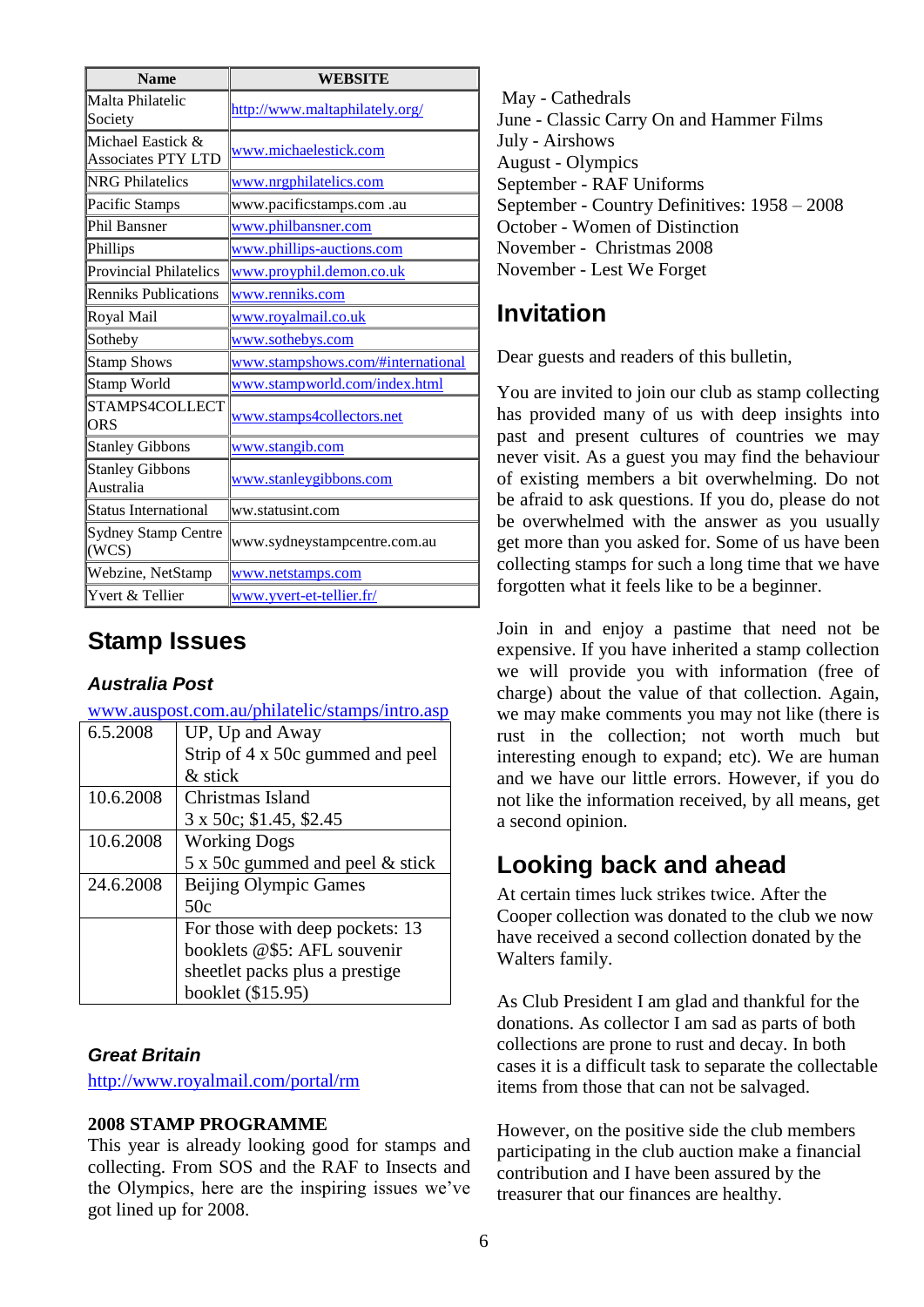Now that we have sorted out the signatures with the bank I am sure we can pay our bills. I would like to thank Charles for his patience and making his own money available to pay our bills. Charles, Thank you.

We all know that 2008 is an Olympic Year and I just received the Stamp Bulletin advising of all the new issues.

For this issue and for a few more to come I will be looking at Cinderellas of Australia. No point in having put together and no one knows about it.

I hope you have as much fun with this as I have.

Uwe Krüger President

# <span id="page-6-0"></span>**Cinderellas**

### <span id="page-6-1"></span>*Introduction*

Mention is made of a number of philatelic items which are of interest to many stamp collectors as some items feature reproductions of actual stamps.

Most of the items in this section are not bogus or produced to defraud collectors. They are perfectly legitimate items in their own right. In most cases they are included here because they bear a superficial resemblance to postage stamps and this has led to collectors in the past being misled as to their actual status. By giving some details of their background readers of this volume will not fall into the trap of including them in collections of locals or variations of stamps as has happened so often in the past.

## <span id="page-6-2"></span>*1911 Stamp Competition*

Essays submitted appear at times in the market claiming to have been produced for the 1911 stamp competition for the first Australian stamp.

See also Parapex 1982 See also Philatelic Society Australia 1981

# <span id="page-6-3"></span>*Gerald M. King*





### <span id="page-6-4"></span>*ACB Action Food Marts – Western Australia*

<span id="page-6-5"></span>See Trading stamps

### *Ada Reeve- Tivoli*

The Ada Reeve – Tivoli label claims to be the First Poster Stamp in Australia.



On the label it mentions that the Governing Director is A Mr. Hugh. D. Mc Intosh holding this position in 1914. The Mortlock Library of South Australia theatre notes two theatre programmes referring to Ada Reeve. One is from 1914 noting a performance at the Tivoli Theatre Adelaide. The other note is dated 1917. this would date the label to be issued in 1914.

## <span id="page-6-6"></span>*Adams & Co. Express*

Adams & Co, founded by D. H, Maskell in California, U.S.A., operated under the name of Adams & Co. Express, Maskell in September 1849 a local mail service in California. Early in 1853 George Mowton established a branch in Melbourne. Early in 1855 the California business collapsed causing the Melbourne operation to fail as well.

The Melbourne business did not issue a label but applied a rubber stamp to all letters carried.

1

 $121$ <sup>st</sup> Century Auctions, Sale No. 6  $21$ <sup>st</sup> April 2007; 759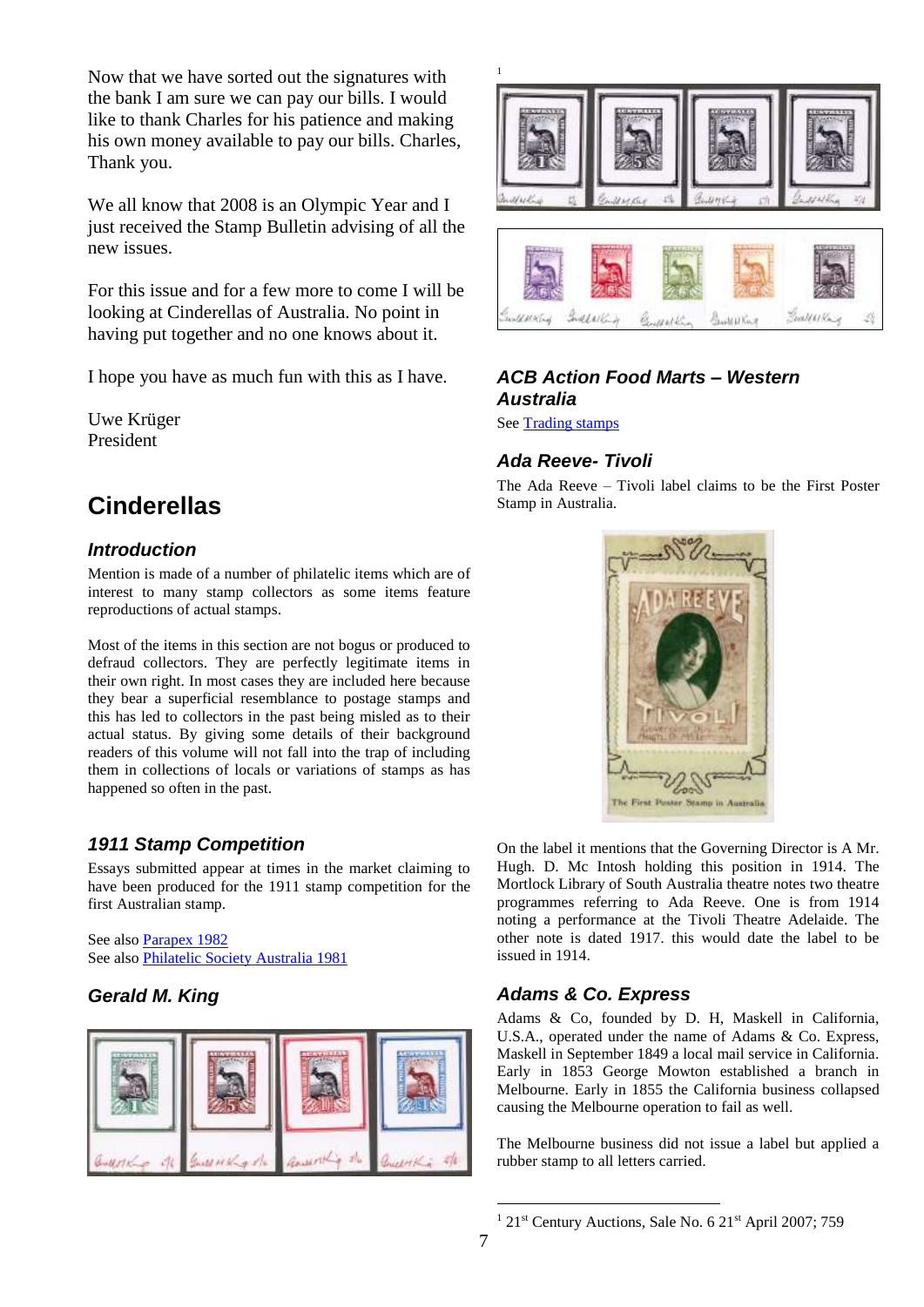

The following emblem was printed onto the top left hand corner of their own envelopes.



#### <span id="page-7-0"></span>*Adelaide Airways*

The plane can be allocated to designs used in the 1930's.



The states the routes flown as Melbourne, Mt Gambier, Broken Hill, port Lincoln, and Kangaroo Island. The label is printed in yellow and black.

### <span id="page-7-1"></span>*Adelaide Children's Hospital Seals*

Issue date unknown (possibly 1937).



A brown horizontal format perforated label showing a child within design of the rising sun and map of Australia and the wording 'HELP THE CHILDREN'S HOSPITAL BUILD HEALTHY CITIZENS'.

From 1946 to the early 1960's The Adelaide Children's Hospital raised a substantial amount of the funds needed for its operation from the sale of priced seals and unusual souvenirs.

The first post war appeal by the Adelaide Children's Hospital in 1946 was a series of 'On Parade' Hospital Appeal Concerts at the Tivoli Theatre Adelaide and to promote the concerts an attractive coloured charity seal was produced and sold for 3d.

**1948**



The design shows a nurse watching a child in a hospital cot. The same label was used but with changed dates for 1947, 1948 and 1950 concerts. Price for the label remained at 3d for 1947 and 1948 but was raised to 6d in 1950

There was no 1949 issue.

The annual 'On Parade' concerts at the Tivoli Theatre continued but in 1951 there was a change of format and design of the seals with the new designs featuring a sleeping child.



The price of the labels was raised to one shilling and they sold in numbered sheets of 20 (with margins) for 1 pound. The sheets were issued annually until 1959 when the appeal was abandoned.

1949. Square label with child's head in brown inside a blue circle and also mention Empire Week.



1950. Square label with bright red cross within blue circle and an outer circle and lettering in gold.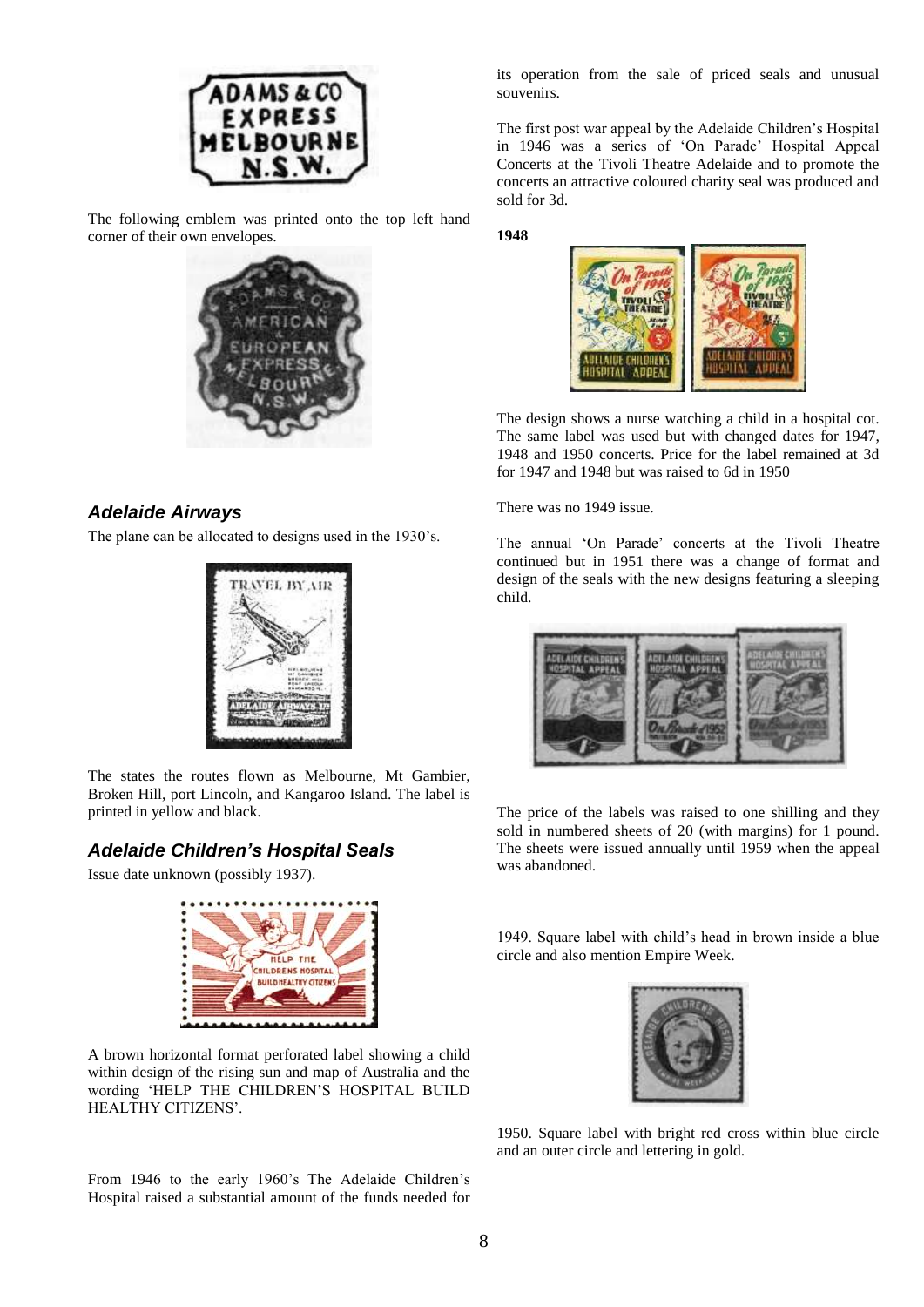

**1951**. 75th Anniversary of the Adelaide Children's Hospital. Basic design as for the 1950 issue but with Empire Week 1950 deleted and the dates 1876 – 1951 substituted.

**1952**. Seal Appeal. Bicoloured seal showing nurse with baby.



**1955**. Seal Appeal. Bicoloured seal showing sleeping Baby.





**1956**. Seal Appeal. Bicoloured seal showing sleeping Baby.





Date unknown. In addition to the charity seals, the Adelaide Hospital over the years also issued a number of paper or card novelty items which they sold to raise funds, such as five illustrated here. Most will have pinholes indicting that they have been used as lapel badges.



Issue date unknown. The Adelaide Children's Hospital issued a set of ten brightly coloured charity labels with various designs showing children's hospital activities including eye exercises, mobile unit, heart testing, and an iron lung, ambulance etc. these were issued in booklet format.

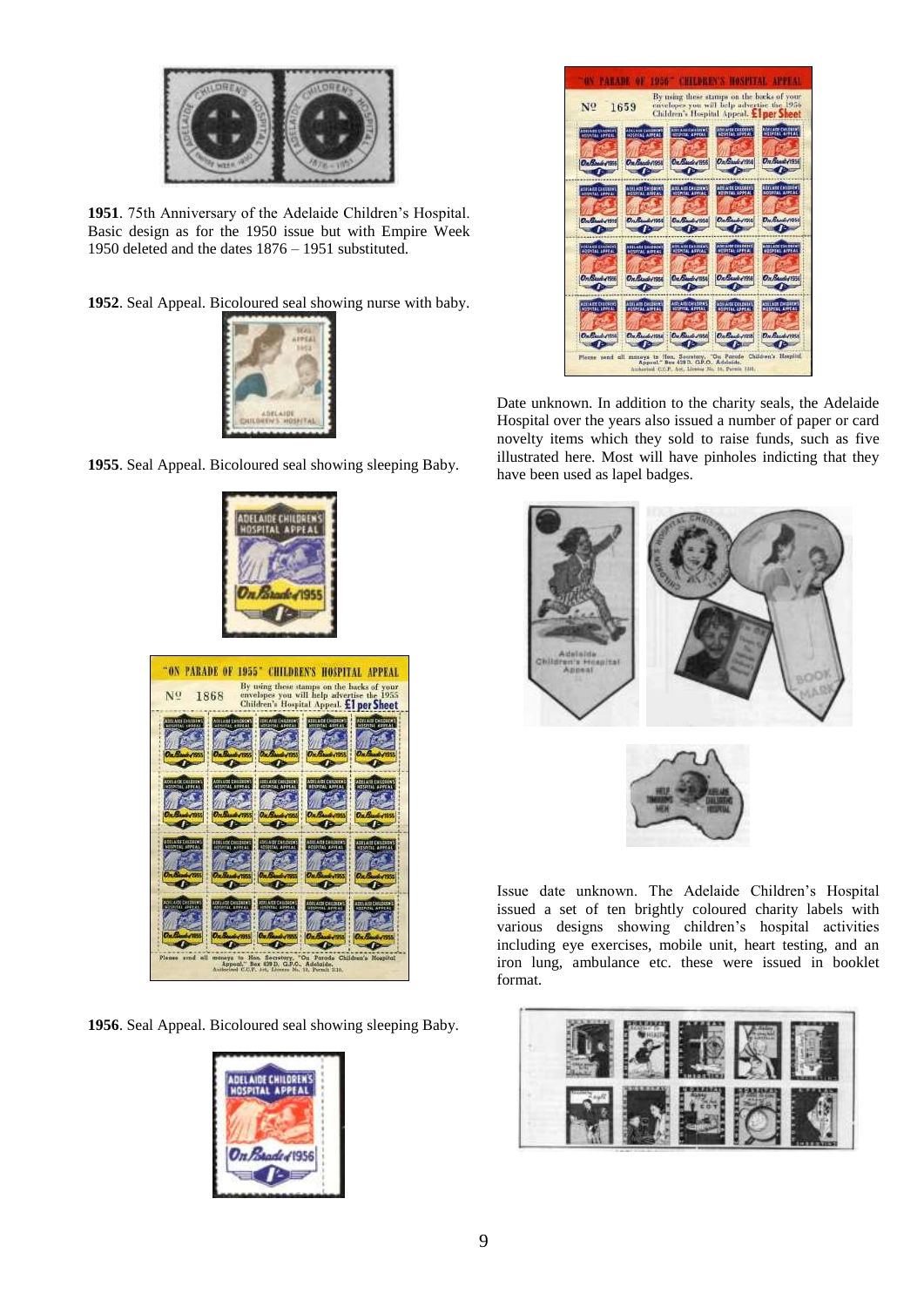#### <span id="page-9-0"></span>*Adelaide, Central Bus Station*

Late in 1981 Mr. Max Hayes of Melbourne discovered the existence of previously unrecorded labels used by the Central Bus Station Pty. Ltd. of Franklin Street, Adelaide. Although crudely printed, the usage of the labels certainly qualifies them as local stamps within the definitions adopted for this volume.

The Central Bus Station Pty. Ltd. is the terminus for seven bus and coach operators in South Australia servicing some 325 towns in South Australia and with routes extending as far a field as Western Australia, Darwin, Brisbane, Sydney and Melbourne.

The depot opens around the clock all the year round so that its parcel carrying facilities have a distinct competitive advantage over its rivals - the Railways and Post Office. Late in 1981 the depot was handling some 20,000 outgoing parcels a week - with a much smaller volume of inward parcels.

The Central Bus Station Pty. Ltd. accepts parcels on behalf of individual operators on a pre-paid freight basis. Payment can be made by cash to one of the four cash register operators, in which case cash register labels are affixed to parcels, or by means of parcel stamps purchased in bulk.

The stamps are supplied in booklets obtainable only from the depot in Franklin Street. The stamps are prepared in strips of five. Booklets of stamps with denominations between 20c and 55c contain 20 strips, whilst high denomination stamps come 10 strips to a booklet. After they are affixed to parcels the stamps are cancelled by blue crayon or a rubber stamp bearing the company name.

Mr. Hayes was notable to ascertain the exact date when the stamps were introduced but believes it to be around 1976. The stamps do not exist in pre-decimal form.

There are eleven denominations in the series ranging from 20c to \$5 and they have been issued in different colours. The strips vary in width between 37mm and 42mm. The horizontal rouletting is 5. Mr. Hayes reports having sighted the following denominations and colours but stresses that other combinations may exist:



20c Name and denomination in green, serial number in black, white paper.

Name, denomination and serial number in green, yellow paper.

- 25c name and denomination in claret, serial number in black, orange paper. name, denomination and serial number in claret, fawn paper. name and denomination claret, serial number in black, pale blue paper.
- 30c name and denomination black, orange paper. name, denomination and serial number in green, pale blue paper.
- 35c name and denomination in green, serial number in black, white paper. name, denomination and serial number in green, lilac paper.
- 40c name, and denomination in claret, serial number in black, pale blue paper. name and denomination in green, serial number in black, lilac paper
- 45c name and denomination in claret, serial number in black, orange paper. name, denomination and serial number in green, lilac paper.
- 50c name and denomination in claret, serial number in black, orange paper. name and denomination in green, serial number black, white paper. name, denomination and serial number in black, white paper.
- 55c name and denomination in claret, serial number in black, orange paper. name, denomination and serial number in green, lilac paper.
- \$1 name and denomination in claret, serial number in black, orange paper. name and denomination in green, serial number in black, white paper. name, denomination and serial number in claret, pale blue paper.
- \$2 name and denomination in claret, serial number in black, pale blue paper.
- \$5 name and denomination in green, serial number in black, white paper.

### <span id="page-9-1"></span>*Adelaide City Carrying Co. Pty. Ltd.*

During the Australia wide mail strike of 1968 various carrying companies around the continent carried parcels and letters, mainly for business houses. One of these was the Adelaide firm of CITY CARRYING CO PTY LTD which on August 26 issued a 3c freight stamp (as illustrated) for attaching to packets carried. The label was printed in blue on white unwatermarked paper and rouletted 10.



<span id="page-9-2"></span>*Adelaide's First Premiership 1997* 27/9/1997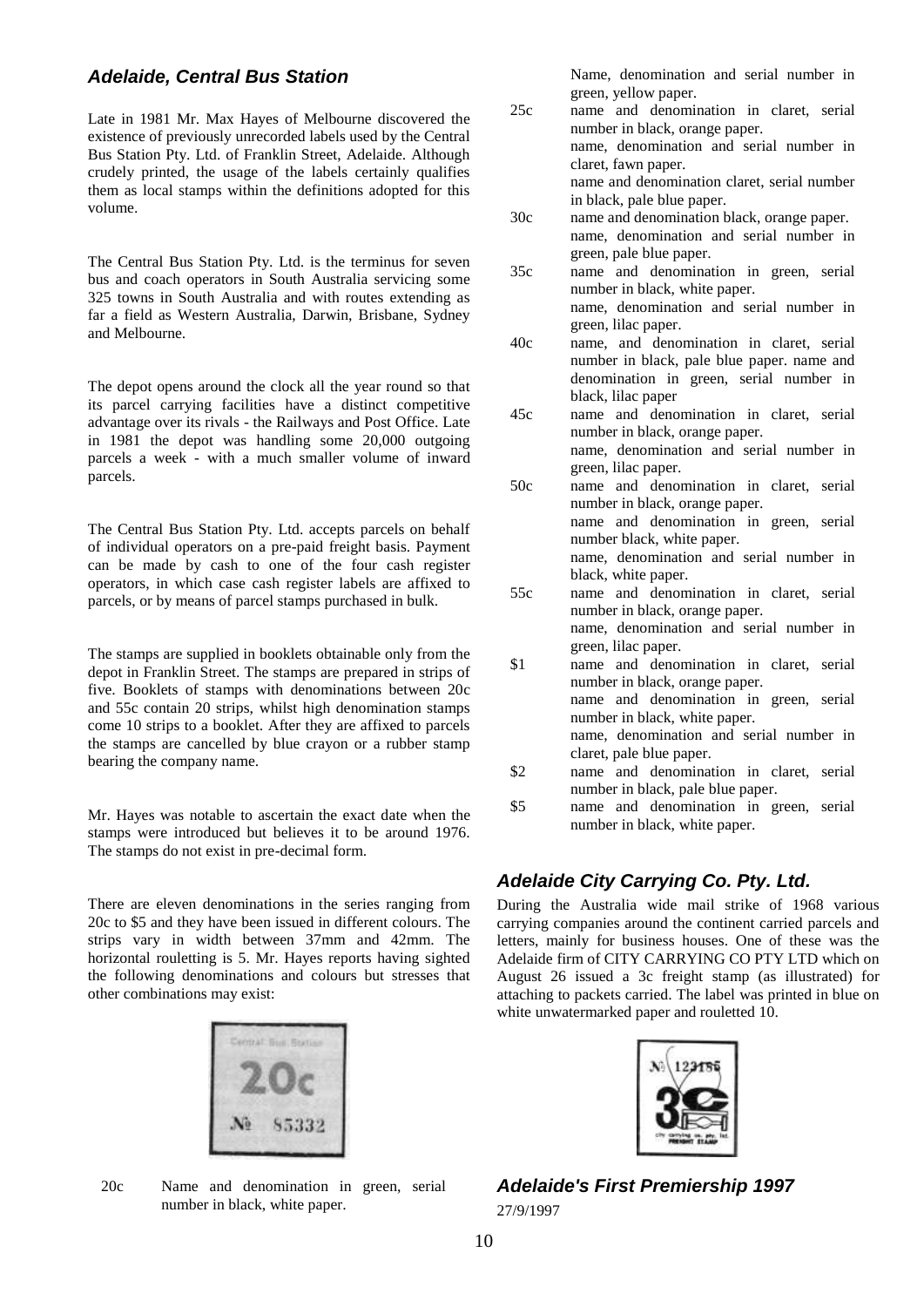Three covers for "Premiership Heroes" Andrew McLeod,



Darren Jarman



Mark Bickley.



### <span id="page-10-0"></span>*Adelaide Stamp Exhibition 1936*

A philatelic stamp exhibition was held from the  $20<sup>th</sup>$  to  $23<sup>rd</sup>$ October 1936 in conjunction with the centenary of South Australia celebrations. The venue was the Public Library Lecture Room. The label issued indicates that this was the seventh exhibition.



The label was a near duplicate of the 3rd International Philatelic Exhibition in New York earlier that year.



The Adelaide exhibition was part of the Centenary Celebrations of the State of South Australia.



A special postmark was used.

<span id="page-10-1"></span>A special R-Label was designed to mark the occasion.

### *Adelaide Stamp Exhibition 1951*

A philatelic exhibition was held from 22nd to 25th August 1951 to commemorate the 50th Anniversary of the Commonwealth of Australia (1901).



Labels issued for the 1950 Stamp exhibition in Melbourne were vertically overprinted in black.



Roughly half of the overprints read upwards and half downwards.



A special rubber cachet was also used on special event covers illustrating the Adelaide Town Hall.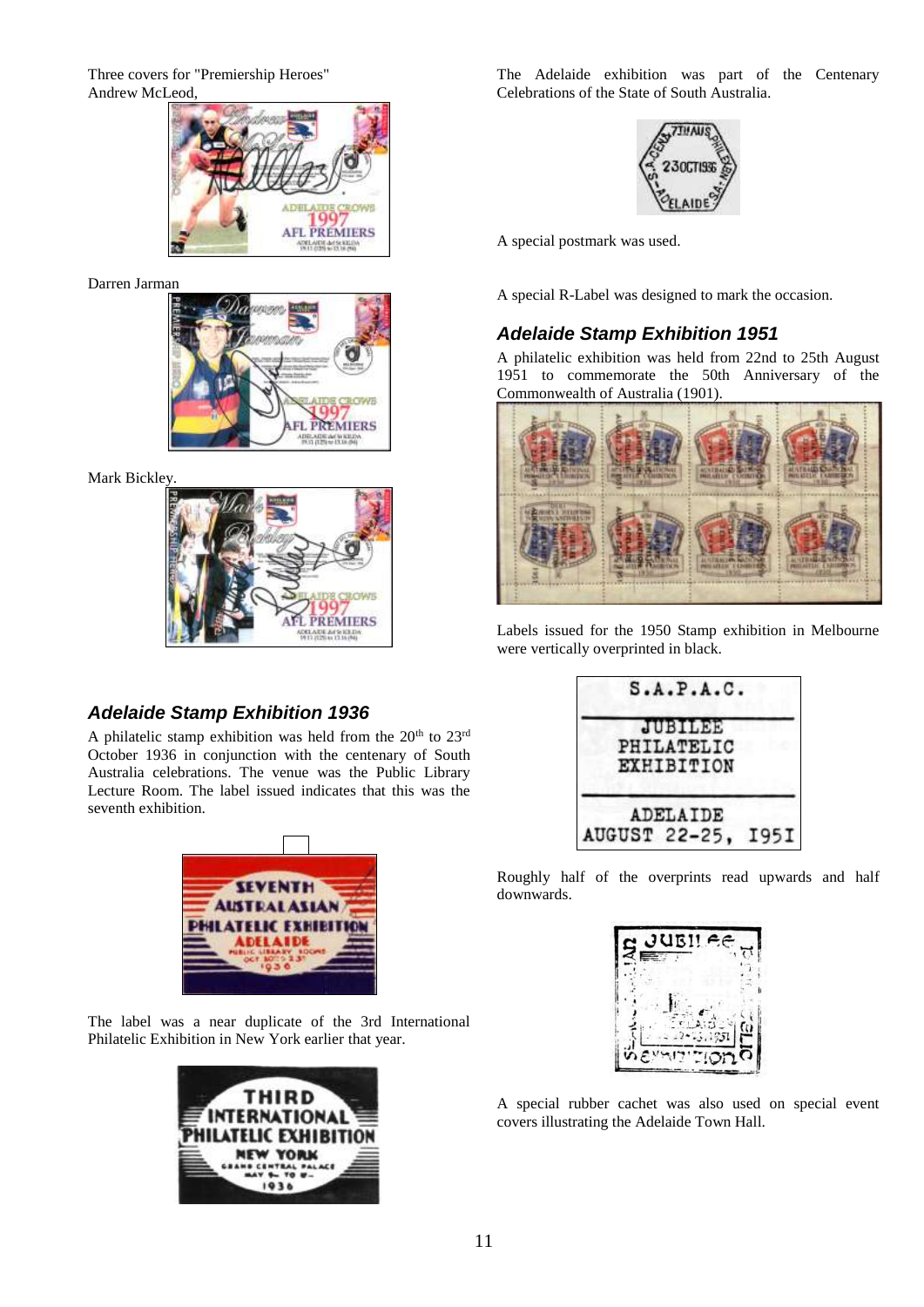#### <span id="page-11-0"></span>*Adelaide Stamp Exhibition 1955*

The Australian National Philatelic Exhibition (ANPEX) was held from  $17<sup>th</sup>$  to the  $22<sup>nd</sup>$  October 1955 in Adelaide, South Australia.

There were 14 exhibition classes, mostly traditional, for various parts of the world but also classes for airmail, thematics', postal stationary, juniors, and class for collections ' not elsewhere provided for'.

Envelopes with a special cachet and postmark were available to collectors.



Envelopes can be found with a label attached to the back. For additional details see ANPEX 55.

### <span id="page-11-1"></span>*Adelaide Stamp Exhibition 1978*

At the stamp exhibition from  $23<sup>rd</sup>$  to  $29<sup>th</sup>$  September 1978 held in Adelaide, South Australia a numbered souvenir sheet (140 mm x 190mm; white paper) was issued.



A the left hand side a facsimile of a block of four of the 3d kookaburra was printed. At the right hand of the sheet four different images appear. The four different designs are the result of the competition held for juniors under 16. The winner was Sarah Winsdale. Sheets can be folded in the middle. Sheets up to 100 did not receive a 'postmark' for the blue kookaburra stamps. A full set of 7 sheets was postmarked for each day of the show using black, green, red and blue ink. Only 24 sets were made.



23 September: black ink



24 September: green ink

NOTE: comparing the date cancel for 23<sup>rd</sup> and 24<sup>th</sup> September indicates that at least two cancels must exists as the dates (23SEP1978 & 24 SEP 1978) are different in hight.



25 September: red ink